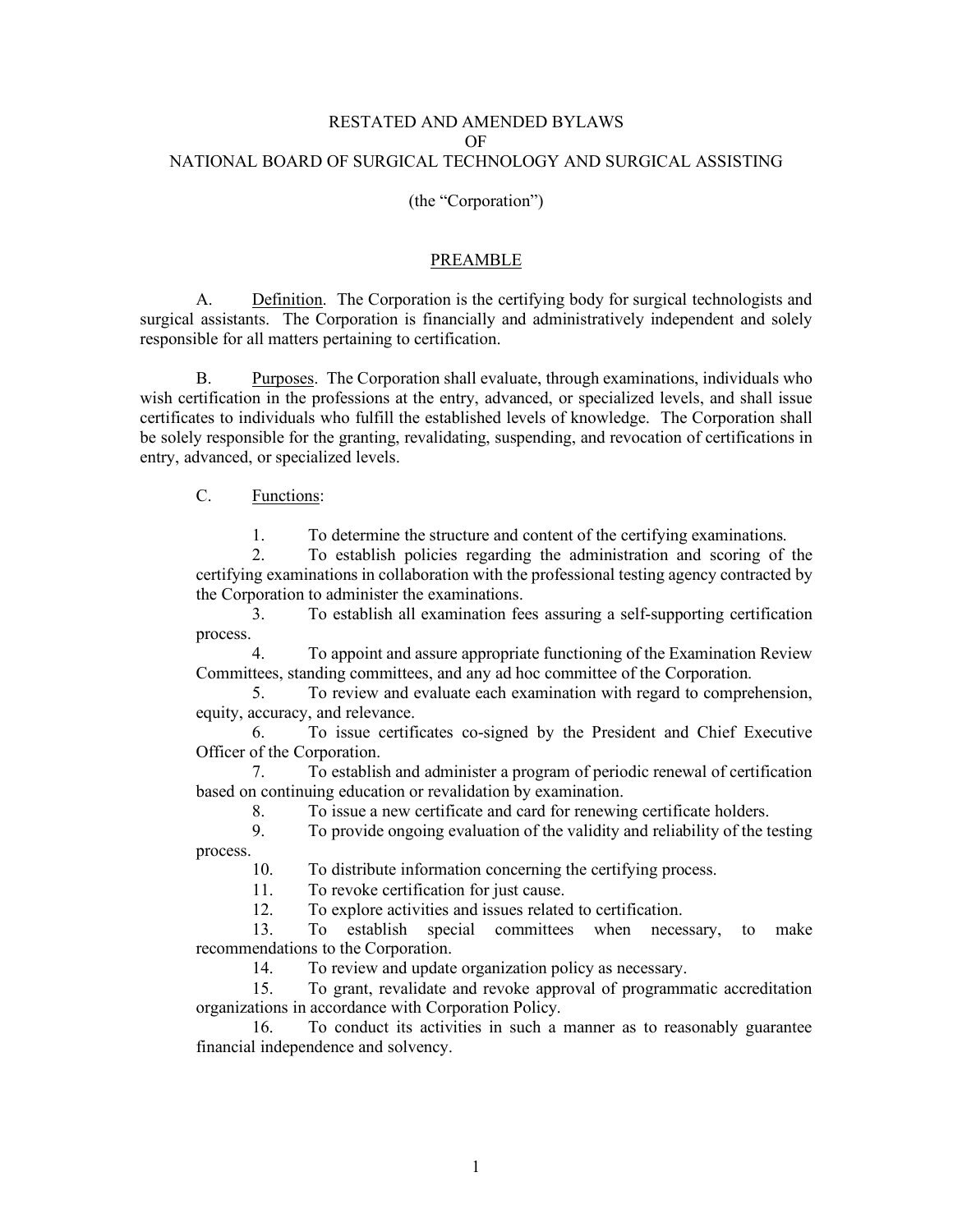D. Liaisons.

1. The Corporation may act as a consultant to the Board of Directors of the Association of Surgical Technologists, Inc. ("AST") or its committees on any matter concerning that which the Corporation has specialized knowledge, information, or special expertise.

2. The Chief Executive Officer of the Corporation will oversee arrangements for all meetings.

### BYLAW PROVISIONS

1. OFFICES. Offices and places of business of the Corporation may be established from time to time by resolution of the Board of Directors.

2. SEAL. The seal of the Corporation shall have inscribed thereon the name of the Corporation, and the words, "Colorado" and "Seal", and shall be in such form as may be approved by the Board of Directors. The Board of Directors shall have the power to alter the seal of the Corporation at their pleasure.

### 3. DIRECTORS.

3-A. Composition. The affairs of the Corporation shall be managed solely by a Board of ten (10) persons. The Board of Directors of the Corporation shall be composed of the following:

(1) Seven (7) professional positions, held by Certified Surgical Technologists (CST) or Certified Surgical Technologist/Certified Surgical First Assistants (CST/CSFA); provided, however, that no less than one (1) and no more than two (2) of these positions on the Board shall be held by a Certified Surgical First Assistant (CSFA);

(2) One (1) surgeon;

(3) One (1) surgical technology educator (with preference being given to an educator holding the CST or CST/CSFA credential); and

(4) One (1) representative of the public.

### 3-B. Appointment.

(1) Five (5) of the professional members of the Board shall be appointed by the Board of Directors of AST. The surgeon member of the Board shall be appointed by the American College of Surgeons (ACS). Two (2) of the professional members of the Board, the public member of the Board, and the surgical technology educator member of the Board shall be appointed by the Corporation's Board of Directors.

(2) In making their appointments, the Board of Directors of AST and of ACS shall review all curricula vitae on file with the Corporation. The professional members of the Board shall have operating room experience. In making appointments to the Board of Directors, continuing sensitivity should be given to maintaining geographical representation, ethnic diversity, and professional experience.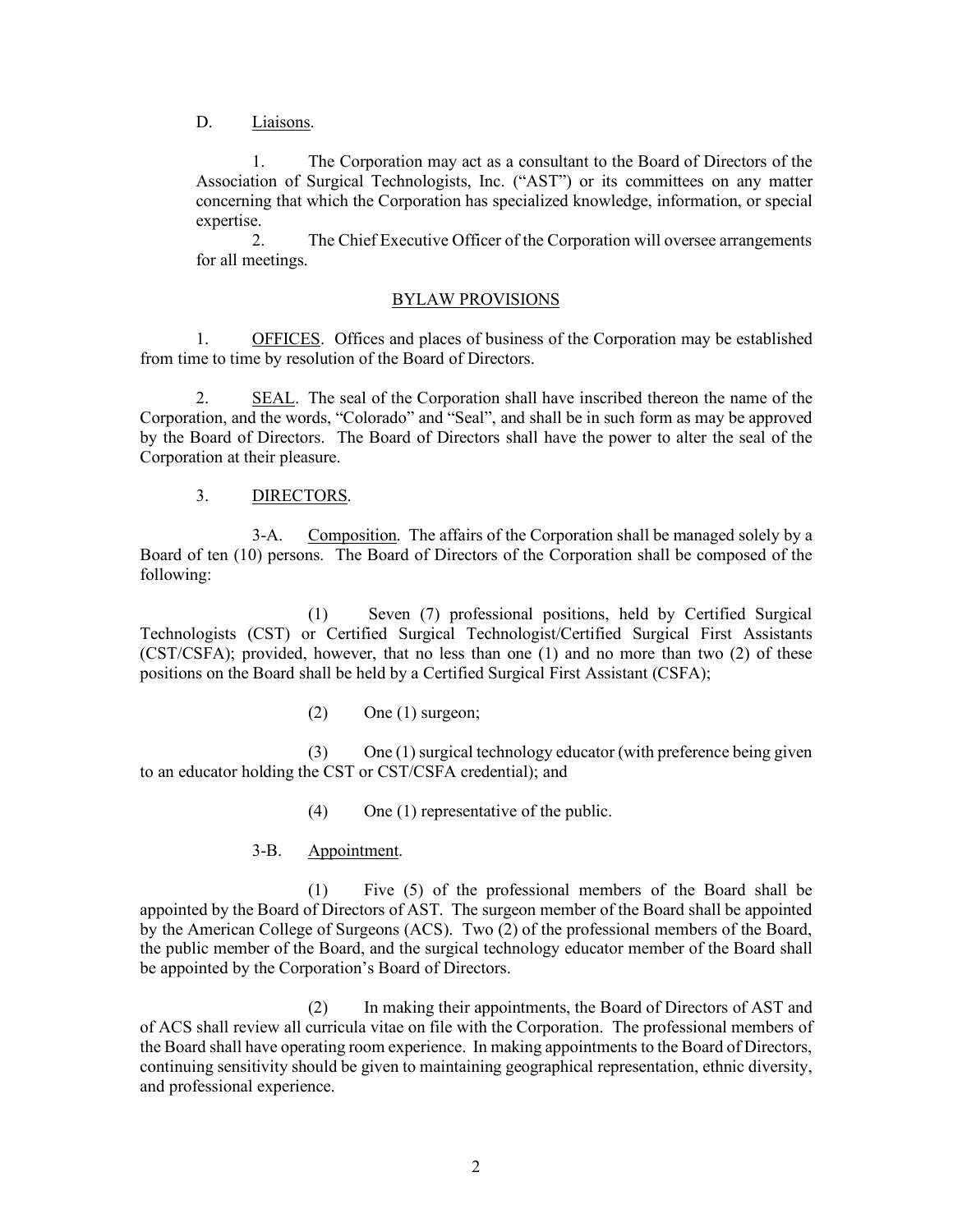(3) Directors agree to resign any elected or appointed position they may hold in any certification, professional, or accreditation organization relative to Surgical Technology or Surgical Assisting practice in order to serve on the Corporation's Board of Directors.

(4) Directors agree that during their term on the Corporation's Board of Directors and for two (2) years following that term, they will not author, co-author, edit, contribute to or otherwise be involved in the publication of materials that directly relate to the content of any of the Corporation's certifying examination.

(5) Directors agree that during their term and for two (2) years following, they will not conduct workshops or seminars for the purpose of preparation for the certifying examinations. Directors agree to protect the confidentiality of the certifying examinations and the item data banks.

3-C. Term of Office. Directors shall hold office for a term of three (3) years, except in special circumstances, or until their successors have been appointed and qualified. Directors shall not serve more than two (2) terms. A director chosen to fill a vacated directorship for less than eighteen (18) months may serve two (2) terms in addition to the remaining term of the vacated directorship. To provide continuity, the terms of the directors shall be staggered.

3-D. Regular Meetings. Regular meetings of the Board of Directors shall be held no less than twice a year. The first regular meeting of the year shall be for the purpose of the board and committee appointments and any additional business; the second (Fall) meeting of the year shall be for budget approval and election of officers for the Board of Directors and any additional business.

3- E Meetings Held Electronically. Members of the Board of Directors or any committee thereof may participate in a meeting of the board or committee by means of conference telephone or similar communications equipment by which all persons participating in the meeting can hear each other at the same time. Such participation shall constitute presence in person at the meeting.

3-F. Special Meetings. Special meetings of the Board of Directors may be called at any time by the President or a majority of the Board of Directors.

3-G. Notice. Notice of the date and location of any regular meeting shall be given to each director at least forty-five (45) days prior to the date or time fixed for the meeting. Notice of the date and location of any special meeting shall be given to each director at least two (2) weeks prior to the date or time fixed for the meeting. The presence of any director at a meeting shall constitute waiver of notice of such meeting except as otherwise provided by law. Any officer or director may waive, in writing, any notice of a meeting required to be given by law or these Bylaws, either before or after the time of such meeting.

3-H. Quorum and Voting. A quorum at all meetings of the Board of Directors shall consist of a majority of the directors then in office, but a smaller number may adjourn from time to time without further notice, until a quorum is secured. In no event may a quorum be less than one-third (1/3) of the number of directors fixed by Paragraph 3-A. The act of the majority of the directors present at a meeting at which a quorum is present shall be the act of the Board of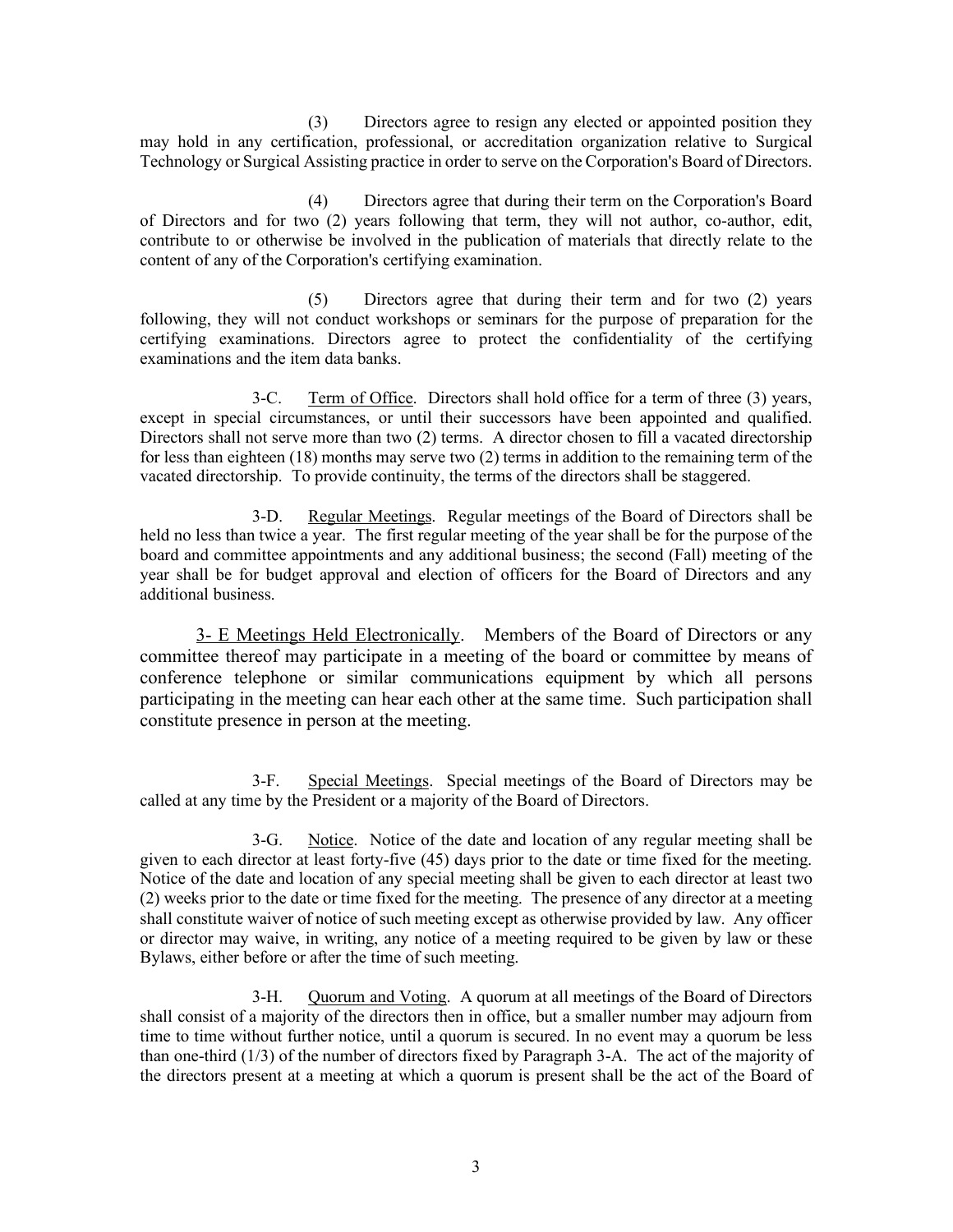Directors, unless the act of a greater number is required by the Articles of Incorporation or these Bylaws.

3-I. Procedure. Meetings of the Board of Directors shall be conducted in accordance with the latest edition of Robert's Rules of Order Newly Revised in all matters not otherwise covered by these Bylaws.

#### 3-J. Action Without a Meeting.

3-J-1. Director Action. Any action required by law to be taken at a meeting of the Board of Directors, or any committee thereof, or any other action which may be taken at a meeting of directors, or any committee thereof, may be taken without a meeting if every member of the board in writing either: (i) votes for such action; (ii) votes against such action and waives the right to demand that a meeting be held; or (iii) abstains from voting and waives the right to demand that a meeting be held.

3-J-2. Votes. Action is taken only if the affirmative votes for such action equals or exceeds the minimum number of votes that would be necessary to take such action at a meeting at which all of the directors then in office were present and voted.

3-J-3. Written Description of Action Taken. No action taken pursuant to this Paragraph 3-I shall be effective unless writings describing the action taken and otherwise satisfying the requirements of subparagraph 3-I-1, signed by all directors and not revoked pursuant to subparagraph 3-I-4, are received by the Corporation unless the writings describing the action taken set forth a different effective date. Any such writings may be received by the Corporation by electronically transmitted facsimile or other form of wire or wireless communication providing the Corporation with a complete copy of the document, including a copy of the signature on the document.

3-J-4. Revocation of Writing. Any director who has signed a writing pursuant to this Paragraph 3-I may revoke such writing by a writing signed and dated by the director describing the action and stating that the director's prior vote with respect thereto is revoked, if such writing is received by the Corporation before the last writing necessary to effect the action is received by the Corporation.

3-J-5. Effect of Action Taken. Action taken pursuant to this Paragraph 3-I has the same effect as action taken at a meeting of directors and may be described as such in any document.

3-J6. Signed Written Instruments. All signed written instruments necessary for any action taken pursuant to this Paragraph 3-I shall be filed with the minutes of the meetings of the Board of Directors.

3-K. Vacancies. Any vacancy occurring in the Board of Directors shall be filled by the body that is responsible for appointment of the vacated directorship pursuant to Paragraph 3-B. A director who fills a vacancy shall do so for the unexpired term of his or her predecessor. A director chosen to fill a position resulting from an increase in the number of directors shall hold office until the next appointment of the Board of Directors.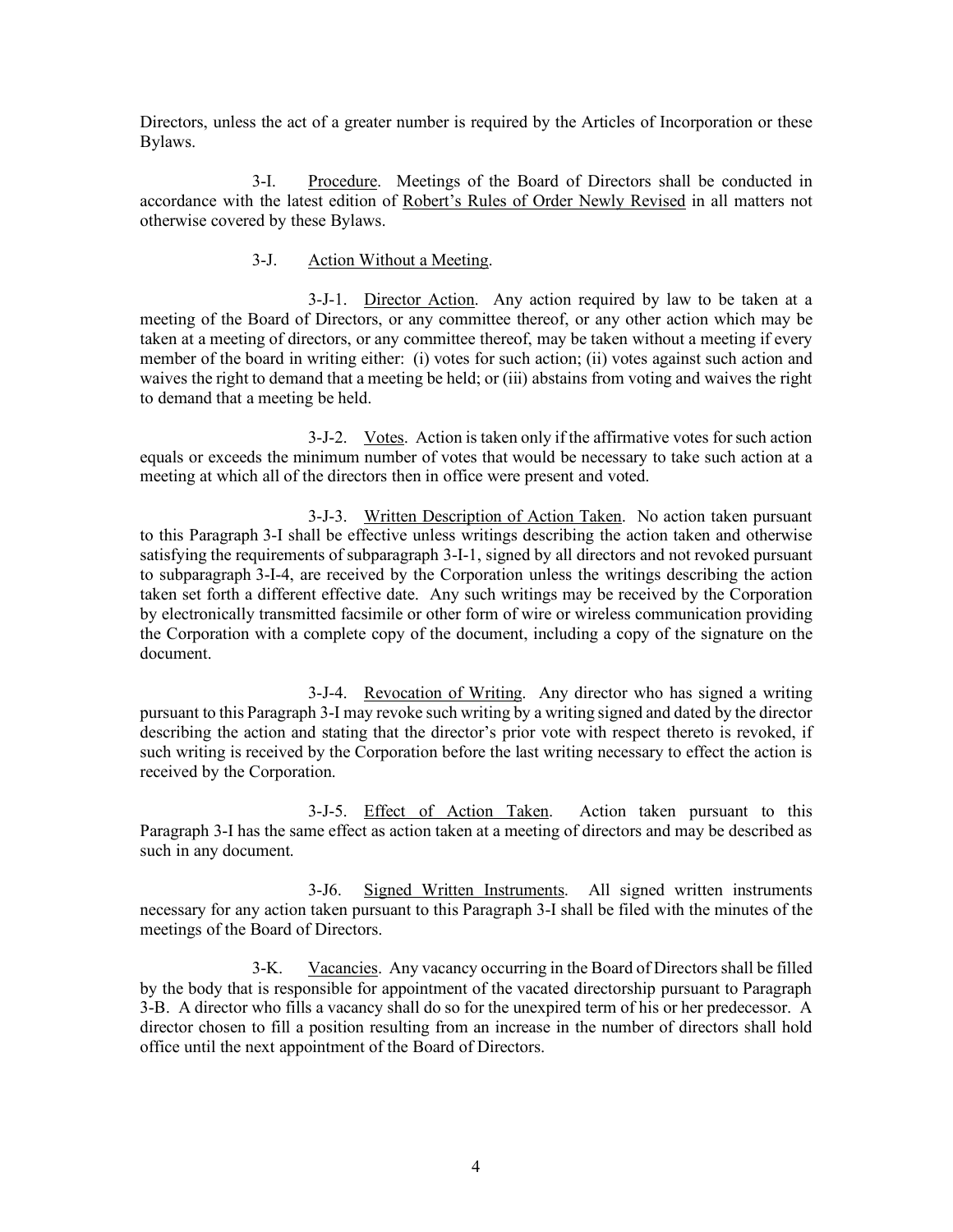3-L. Removal. Any director may be removed as a director by the body that is responsible, pursuant to Paragraph 3-B, for the appointment of the director whose removal is being considered:

as a director;

(1) If such director is unable to fulfill his or her duties or obligations

(2) If there is just cause for such removal such as (but not limited to) unsatisfactory performance, violation of code of conduct, or actions unsupportive to the profession as determined by a majority of the Board of Directors; or

(3) If such director is no longer qualified to serve as a director because his or her status changes thereby changing the required composition of the Board of Directors as set forth in Paragraph 3-A of these Bylaws.

The director involved shall be given the opportunity to be present and to be heard at the meeting of the body at which his or her removal is to be considered. The decision of that body shall be final.

3-M. Resignation. Any director may resign at any time by giving written notice of such resignation to the Board of Directors or the President.

3-N. Compensation and Expense Reimbursement. A director may be reimbursed for actual expenses incurred to carry out his or her duties as a director pursuant to Corporation policy.

3-O. Loans. No loans shall be made by the Corporation to its directors or officers. Any director or officer who assents to or participates in the making of any such loan shall be liable to the Corporation for the amount of such loan until the repayment thereof.

3-P. Advisory Board. The Board of Directors may appoint one (1) or more advisory boards. The membership of any advisory board shall be determined solely by the Board of Directors. Members of any advisory board can be authorized to attend meetings of the Board of Directors and to advise the Board on any matter concerning the Corporation at the request of the Board of Directors. Members of any advisory board shall have no voting rights.

3-Q. Committees. The Board of Directors, by resolution adopted by a majority of the number of directors then in office, may designate from among its members one (1) or more committees, each of which shall consist of two (2) or more directors. Said committee shall have and may exercise such authority of the Board of Directors as shall be provided in such resolution except as otherwise required by law.

### 4. OFFICERS.

4-A. Elected Officers. The elective officers of the Corporation shall be:

credential;

(1) a President, who must hold a current CST or CST/CSFA

(2) a Vice-President, who must hold a current CST or CST/CSFA

credential;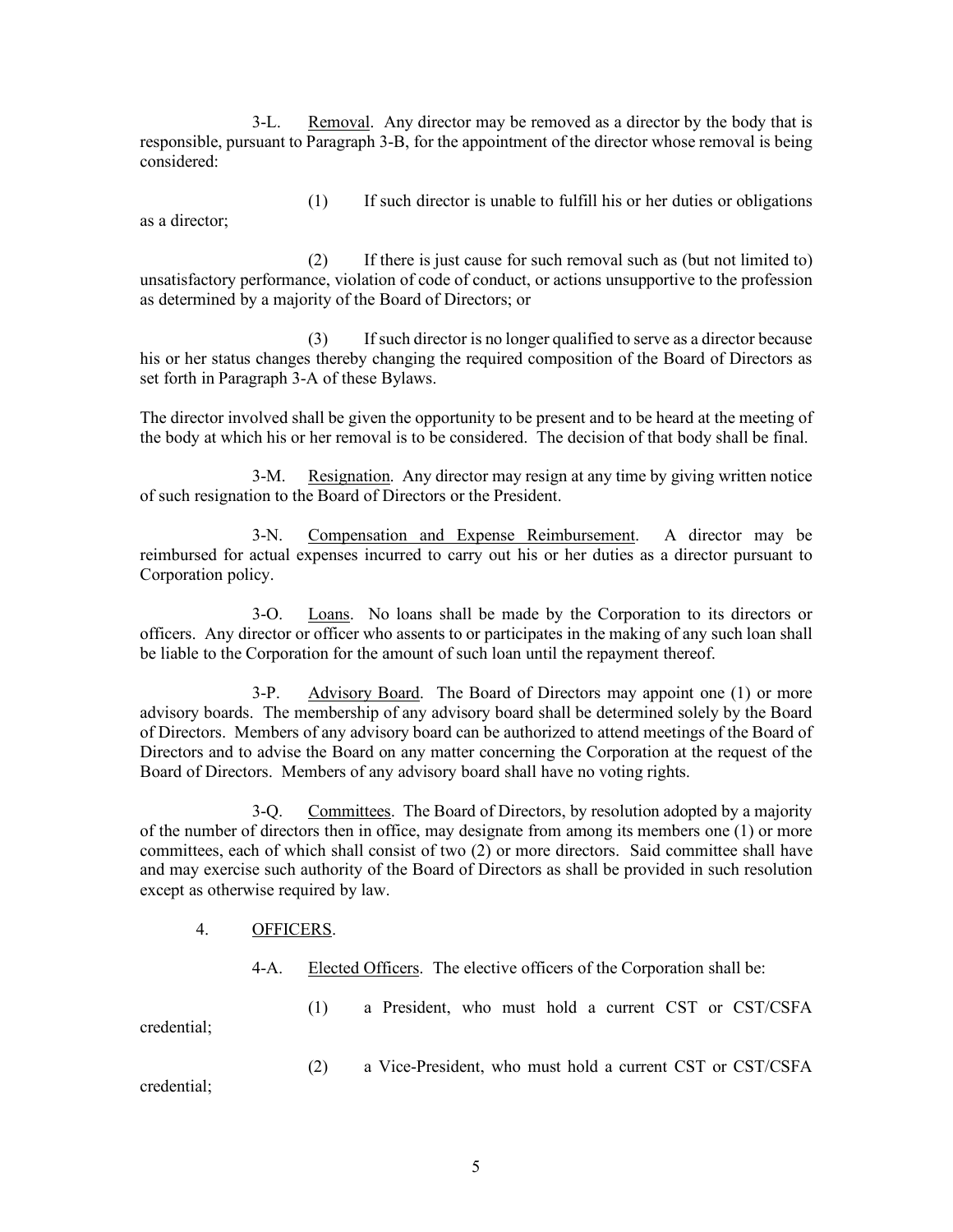- (3) a Secretary
- (4) a Treasurer; and
- (5 such other officers as may be deemed necessary.

4-A-1. Election. Officers shall be elected by the Board of Directors at its Fall meeting from among directors who have at least one (1) year of service left on their second term as a Director, or who are eligible for reappointment to a second term as a Director.

4-A-2. Term of Service. Unless removed in accordance with procedures established by law and these Bylaws, the officers shall serve until the next succeeding annual meeting of the Board of Directors and until their respective successors are elected and are qualified. A director may not hold any particular officer position for more than two (2) terms (whether or not successive).

4-B. Duties of Officers. The officers of the Corporation shall exercise and perform the respective powers, duties and functions as are stated below, and as may be assigned by the Board of Directors.

4-B-1. President. The President shall perform all the duties common to this office and such other duties, as the Board of Directors shall designate, including the following:

(a) Coordinate and preside at all meetings of the Corporation;

(b) Select the time and place of the meetings of the Board of

Directors;

(c) Prepare and submit an agenda to the Corporation's Chief Executive Officer and the Board of Directors of the Corporation prior to each meeting;

(d) Keep a file of all of the Corporation's activities during his or her term of office and convey such file to the succeeding president;

(e) Maintain a relationship with organizations related to Surgical Technology and Surgical Assisting practice;

(f) Regularly apprise the president of AST of the Corporation's activities;

(g) Present a written annual report to the Board of Directors of AST and AST's House of Delegates during the AST national conference;

(h) Serve, or appoint a designated representative to serve, as the official voting delegate at meetings of the Institute for Credentialing Excellence (ICE);

> (i) Maintain liaison with the Corporation's Chief Executive Officer regarding examination policy and respond to correspondence concerning the examination and certification process; and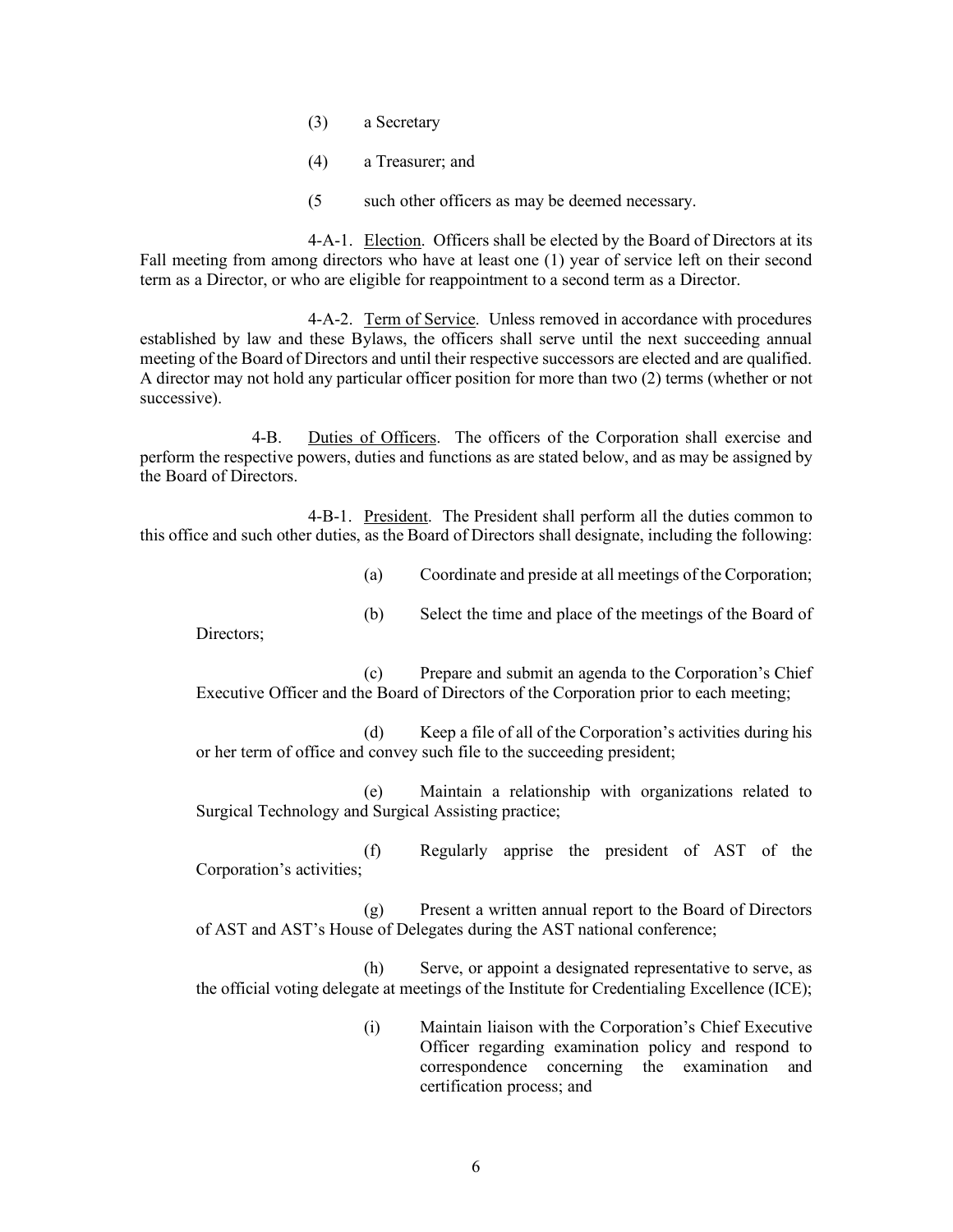(j) Be an ex officio member of all NBSTSA committees.

4-B-2. Vice-President. In the absence or disability of the President, the Vice-President shall perform all duties of the President, and when so acting shall have all the powers of, and be subject to all the restrictions on the President. The Vice-President shall have such other powers and perform such other duties as may from time to time be assigned to him or her by the President or the Board of Directors.

4-B-3. Secretary. The Secretary shall perform all the duties common to this office and such other duties as the President or the Board of Directors shall designate, including the following:

- (a) Capture motions at each Board of Directors meeting and provide the motions to staff.
- (b) Review and approve the minutes as provided by NBSTSA staff
- (c) Contribute to publications as required.
- (d) Serve on NBSTSA sub-committees as requested.
- (e) Attend meetings as requested by the President.

4-B-4. Treasurer. The Treasurer shall perform all duties common to this office and such other duties as the President of the Board of Directors shall designate, including the following:

(a) Receive a monthly financial and investment statement of the Corporation from the Chief Executive Officer; reviewing and requesting explanations for variances to last year and budget; and providing recommendations to the Chief Executive Officer regarding the monthly financial and investment statements;

(b) Review the financial status of the Corporation with the Corporation's Chief Executive Officer prior to each meeting of the Board of Directors; provide a verbal Treasurer report at each Board of Directors meeting; ;

(c) Review and provide comments related to the annual Form 990, serve as chair of the audit sub-committee; and approve the filing as a member of the audit sub-committee. ; and

(d) Contribute to preparation of, review and approve the annual budget. Collaborate with the Chief Executive Officer to prepare the annual budget for presentation to the Board of Directors.

4-B-5. Compensation and Expense Reimbursement. Unless otherwise determined by the Board of Directors, officers shall not be compensated for their service as officers of the Corporation, but an officer may be reimbursed for actual expenses incurred to carry out his or her duties as an officer pursuant to Corporation policy.

4-C. Disability. In the event of absence or inability of any officer to act, the Board of Directors may delegate the powers or duties of such officer to any other officer whom it may select.

4-D. Removal. Any officer or agent may be removed as an officer or agent by the Board of Directors whenever in its judgment the best interests of the Corporation will be served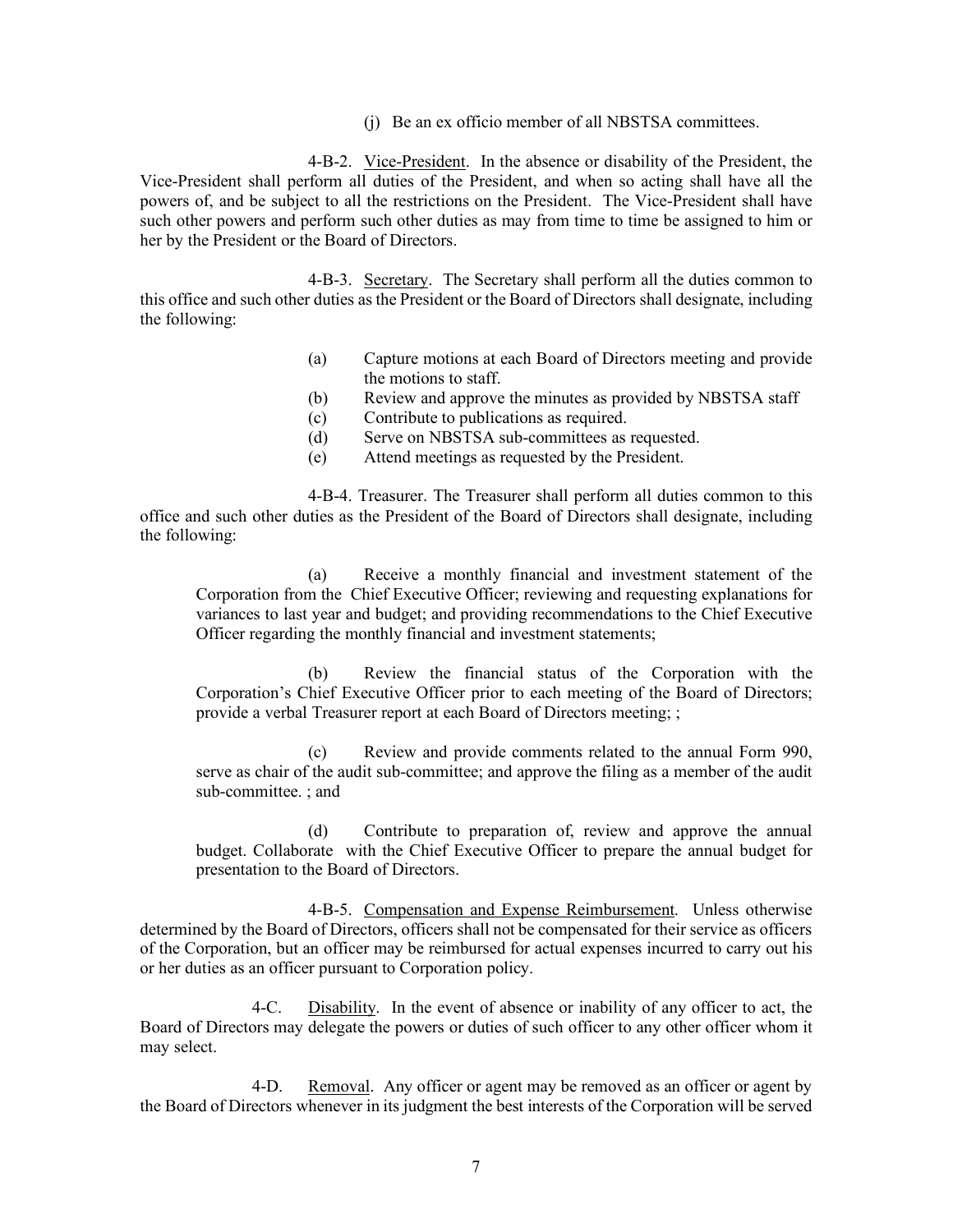thereby. Notice of intention to remove any such officer or agent must be given to each director and the officer being considered for removal at least thirty (30) days prior to such removal. Such removal shall be without prejudice to the contract rights, if any, of the person so removed. Election or appointment of an officer or agent shall not, of itself, create contract rights.

4-E. Resignation. Any officer may resign at any time by giving written notice of such resignation to the Board of Directors or the President.

4-F. Vacancies. Any vacancy occurring in any office may be filled by the affirmative vote of a majority of the directors then in office. An officer who fills a vacancy shall do so for the unexpired term of his or her predecessor in office and shall hold such office until his or her successor is duly appointed and qualified. Filling a vacated position of six (6) months or more is considered a full term.

# 5. STANDARD OF CONDUCT FOR DIRECTORS AND OFFICERS.

5-A. General. Each director and officer shall perform their duties as a director or officer, including without limitation their duties as a member of any committee of the board, (i) in good faith; (ii) in a manner the director or officer reasonably believes to be in the best interests of the Corporation; and (iii) with the care an ordinarily prudent person in a like position would exercise under similar circumstances. A director or officer, regardless of title, shall not be deemed to be a trustee with respect to the Corporation or with respect to any property held or administered by the Corporation including, without limitation, property that may be subject to restrictions imposed by the donor or transferor of such property.

5-B. Reliance on Certain Information and Other Matters. In the performance of their duties, a director or officer shall be entitled to rely on information, opinions, reports or statements, including financial statements and other financial data, in each case prepared or presented by the persons designated below. However, a director or officer shall not be considered to be acting in good faith if the director or officer has knowledge concerning the matter in question that would cause such reliance to be unwarranted. The designated persons on whom a director or officer are entitled to rely are: (i) one (1) or more officers or employees of the Corporation whom the director or officer reasonably believes to be reliable and competent in the matters presented; (ii) legal counsel, a public accountant, or other person as to matters which the director or officer reasonably believes to be within such person's professional or expert competence; (iii) a committee of the Board of Directors on which the director or officer does not serve if the director reasonably believes the committee merits confidence.

5-C. Limitation on Liability. A director or officer shall not be liable to the Corporation or its members for any action the director or officer takes or omits to take as a director or officer if, in connection with such action or omission, the director or officer performs their duties in compliance with this Article.

# 6. CONFLICTING INTEREST TRANSACTIONS.

6-A. Definition. As used in this Article: (i) "conflicting interest transactions" means a contract, transaction, or other financial relationship between the Corporation and a director of the Corporation, or between the Corporation and a party related to a director, or between the Corporation and an entity in which a director of the Corporation is a director or officer or has a financial interest; and (ii) a "party related to a director" means a spouse, a descendent, an ancestor, a sibling, the spouse or descendent of a sibling, an estate or trust in which the director or a party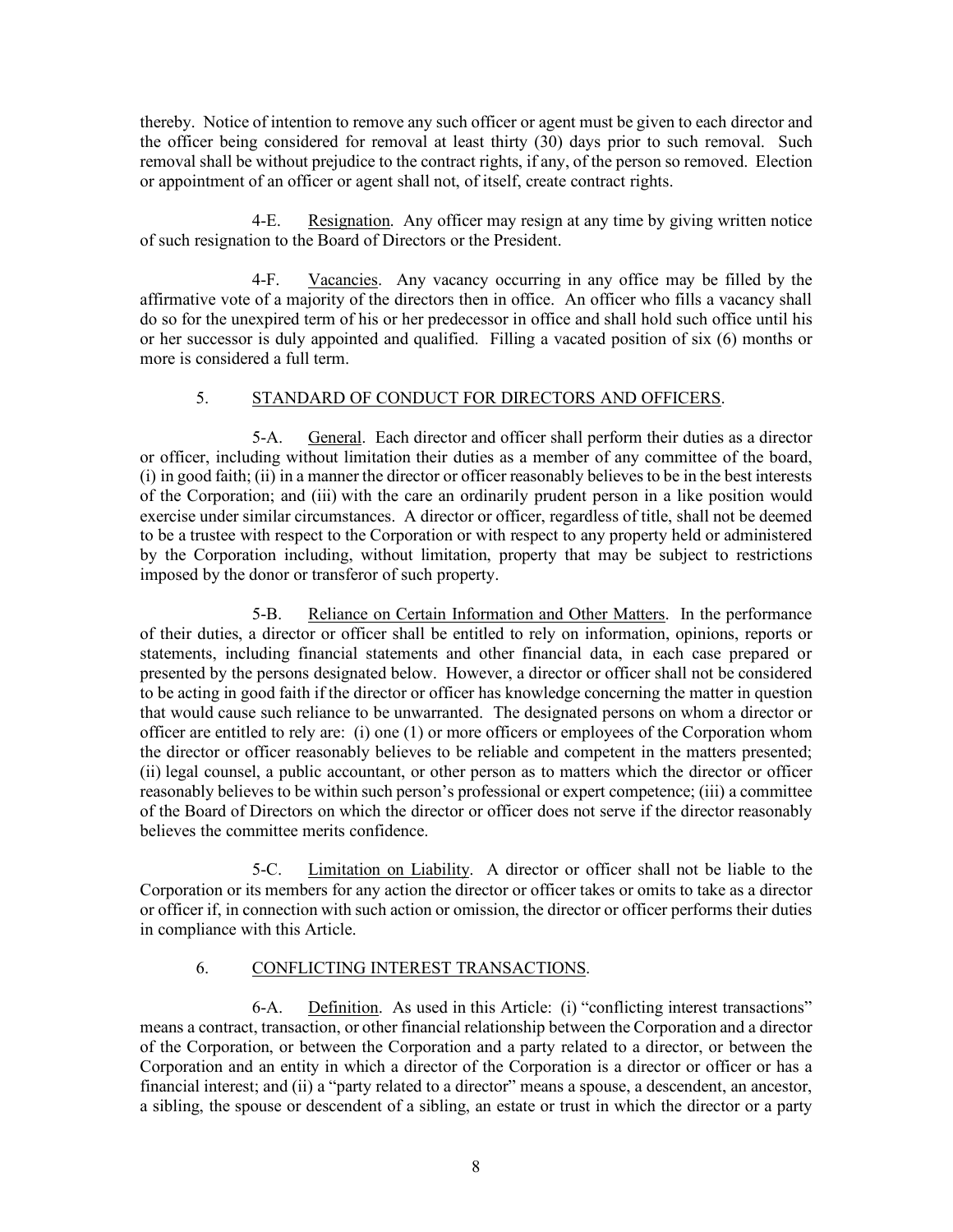related to a director has a beneficial interest, or an entity in which a party related to a director is a director, officer, or has a financial interest.

6-B. Procedure; Action; Disclosure. No conflicting interest transaction shall be void or voidable or be enjoined, set aside, or give rise to an award of damages or other sanctions in a proceeding by a member or by or in the right of the Corporation, solely because the conflicting interest transaction involves a director of the Corporation or a party related to a director or an entity in which a director of the Corporation is a director or officer or has a financial interest or solely because the director is present at or participates in the meeting of the Corporation's Board of Directors or of a committee of the Board of Directors that authorizes, approves, or ratifies the conflicting interest transaction or solely because the director's vote is counted for such purpose if: (i) the material facts as to the director's relationship or interest and as to the conflicting interest transaction are disclosed or are known to the Board of Directors or the committee, and the Board of Directors or committee in good faith authorizes, approves, or ratifies the conflicting interest transaction by the affirmative vote of a majority of the disinterested directors, even though the disinterested directors are less than a quorum; or (ii) the material facts as to the director's relationship or interest and as to the conflicting interest transaction are disclosed or are known to the members entitled to vote thereon, and the conflicting interest transaction is specifically authorized, approved, or ratified in good faith by a vote of the members entitled to vote thereon; or (iii) the conflicting interest transaction is fair as to the Corporation. Common or interested directors may be counted in determining the presence of a quorum at a meeting of the Board of Directors or of a committee which authorizes, approves, or ratifies the conflicting interest transaction.

# 7. EXAM REVIEW COMMITTEES ("ERC").

7-A. Operations of the ERCs. The Board of Directors may appoint as many ERCs as are necessary to carry out the examination process of the Corporation. Any ERC is a standing committee of the Corporation which shall perform the following functions:

(1) Review each certifying examination as assembled by the testing agency for content, accuracy, and relevancy;

(2) Participate in projects relating to the examination and certifying process as appointed by the Board of Directors;

(3) Maintain communication with the Board of Directors through their respective chairpersons;

(4) Maintain a current reference list, with the assistance of the testing agency;

(5) Review, classify and reference items for addition to the item bank, with assistance from the testing agency; and

(6) At the direction of the Board of Directors, modify or review the certifying examination blueprint to reflect the results of the most recent job analysis study.

7-B. Regular Meetings of the ERCs. Regular meetings of any ERC shall be held no less than once a year.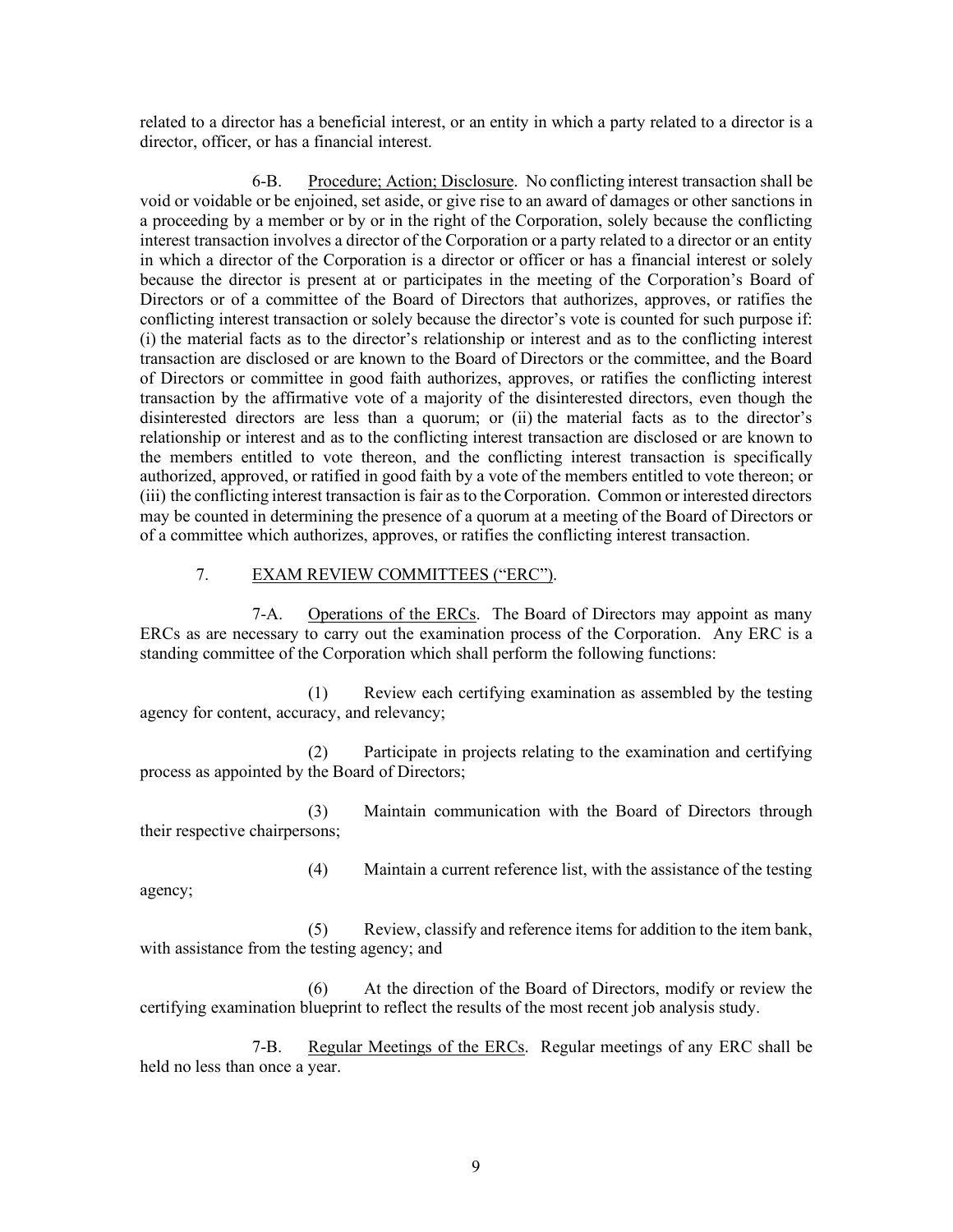7-C. Removal from ERCs. Any member of any ERC may be removed as a member of the ERC by the Board of Directors:

(1) If such member is unable to fulfill his or her duties or obligations as a member of the ERC;

(2) If there is just cause for such removal such as (but not limited to) unsatisfactory performance, violation of code of conduct, or actions unsupportive to the profession as determined by the Board of Directors; or

(3) If such member is no longer qualified to serve as a member because his or her status changes thereby changing the required composition of the ERC as set forth in Paragraph 7-E or 7-F of these Bylaws.

7-D. Chairperson of ERCs.

7-D-1. Appointment. Each ERC will have a chairperson who shall be appointed annually by the members of the Board of Directors.

7-D-2. Chairperson. The chairperson shall:

(a) Consult with testing agency or Corporation regarding examination content concerns;

(b) Prepare a written report to the Board of Directors after each meeting of the ERC;

Directors;

(c) Act as liaison between CST ERC and the Board of

(d) Keep a file of ERC activities during his or her term of office and convey such file to the succeeding chairperson.

7-D-3. Absence of Chairperson. In the absence or disability of the chairperson the President of the Board of Directors will designate a temporary replacement.

7-E. Appointment, Composition, Terms of Office and Meeting for CST-ERC. The Board of Directors shall appoint the CST-ERC, which shall perform the operations set forth in Paragraph 7-A with respect to the National Examination for Certified Surgical Technologists. The CST-ERC shall consist of ten (10) persons with the following qualifications:

(1) Six (6) practicing Certified Surgical Technologists;

(2) Three (3) surgical technology educators from the Corporation's recognized accredited programs; and

(3) One (1) surgeon.

In making appointments to the CST-ERC, the Board of Directors shall take into account (i) the geographical representation, ethnic diversity, and professional experience; and (ii) representation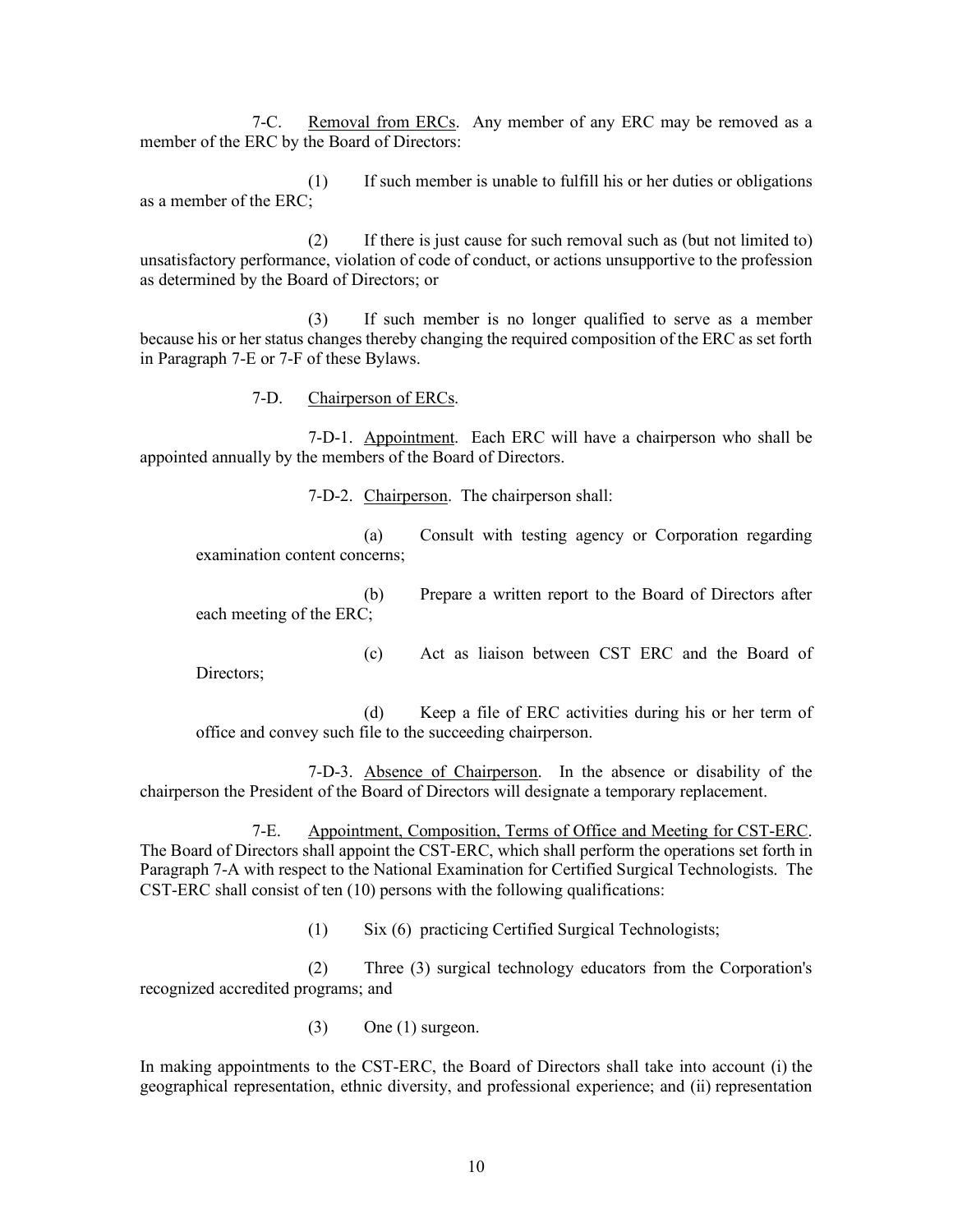from the Corporation recognized surgical technology programs with respect to educator members of the CST-ERC.

Members of the CST-ERC shall hold office for a term of three (3) years, or until their successors have been appointed and qualified. Filling a vacated position of eighteen (18) months or more is considered a full term. To provide continuity, the terms of the members of the CST-ERC shall be staggered. A member of the Board of Directors may be present at CST-ERC meetings.

7-F. Appointment, Composition, Terms of Office and Meeting for CSFA-ERC. The Board of Directors shall appoint the CSFA-ERC, which shall perform the operations set forth in Paragraph 7-A with respect to the National Examination for First Assisting. The CSFA-ERC shall consist of eight (8) persons with the following qualifications:

(1) Six (6) practicing Certified Surgical Technologists/Certified Surgical First Assistants (CST/CSFA); and

- (2) One (1) first assistant educator; and
- (3) One (1) surgeon.

In making appointments to the CSFA-ERC, the Board of Directors shall take into account (i) geographical representation, ethnic diversity, and professional experience; and (ii) representation from the Corporation's recognized surgical technology programs with respect to educator members of the CSFA-ERC.

Members of the CSFA-ERC shall hold office for a term of three (3) years, or until their successors have been appointed and qualified. Filling a vacated position of eighteen (18) months or more is considered a full term. To provide continuity, the terms of the members of the CSFA-ERC shall be staggered. A member of the Board of Directors may be present at CSFA-ERC meetings.

### 8. FINANCES.

8-A. As mandated in the Preamble, the Corporation is obligated to conduct its activities in such a manner as to reasonably guarantee financial independence and solvency.

8-B. The income of the Corporation shall be derived from the assessment of fees for the certification and revalidation process established by the Corporation.

8-C. The Corporation shall periodically review the published fee for the certifying examination.

8-D. Additional income may include incidental support received from charitable and philanthropic sources in support of the activities of the Corporation, the sale of trademarked items, and interest generated from account balances.

8-E. The Corporation shall approve an annual budget no later than the final regular meeting of a calendar year. The budget shall include the cost of maintaining the Corporation's office and staff.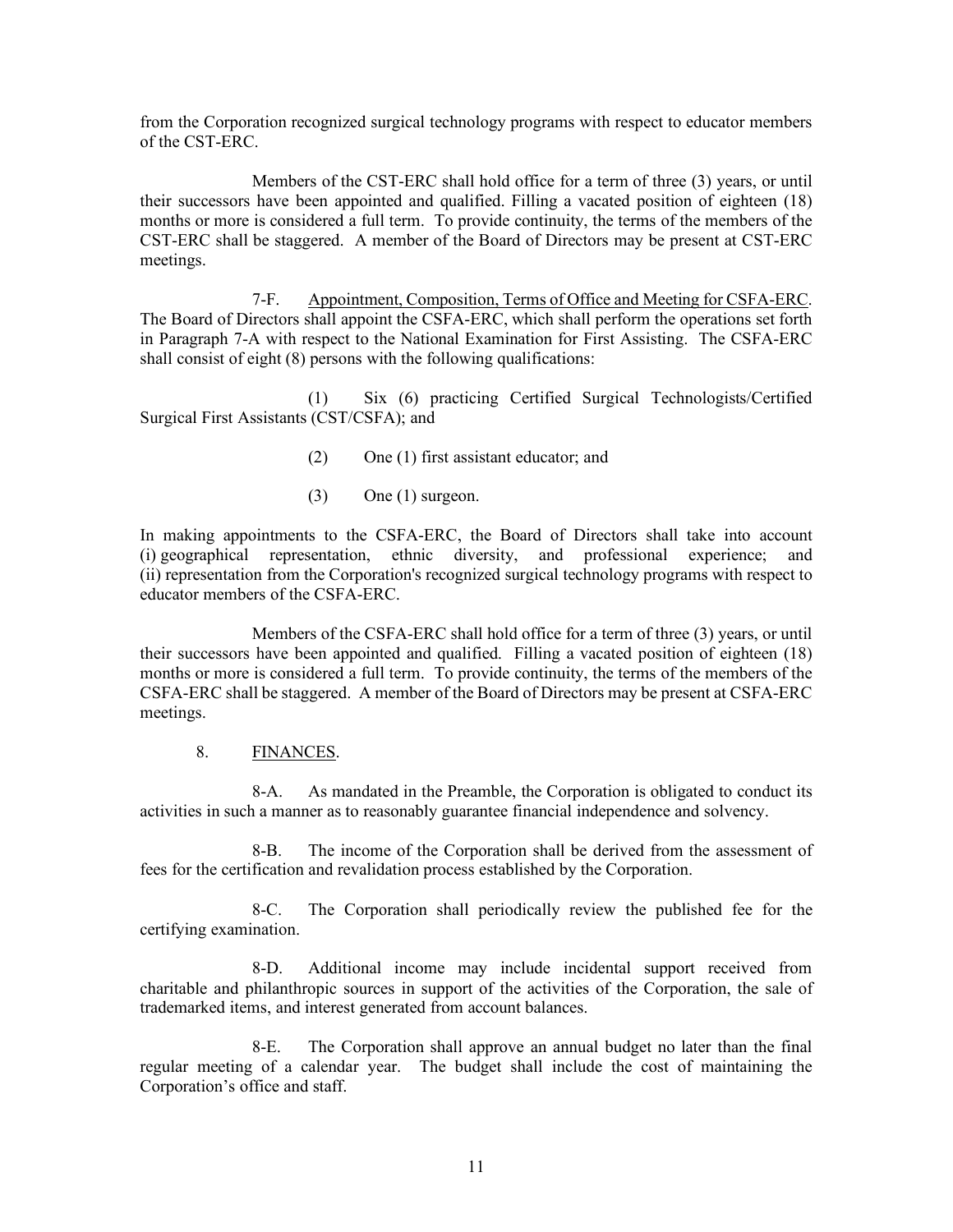8-F. The funds of the Corporation shall be maintained in the Corporation's accounts which shall receive all funds generated by the Corporation. These dollars will be used to fund the examination process, the Corporation's activities, office staff, general obligations of the Corporation, and investments.

8-G. All disbursements of \$10,000 or more from the Corporation's accounts must be signed by any two (2) of the following: (i) the Corporation's Chief Executive Officer, and/or (ii) any other persons designated by resolution of the Board of Directors.

### 9. INDEMNIFICATION OF DIRECTORS, OFFICERS, COMMITTEE MEMBERS, EMPLOYEES, AND AGENTS; INSURANCE.

9-A. Indemnification. The Corporation shall indemnify any person made a party to a proceeding because the person is or was a director, officer, committee member, employee, or agent of the Corporation against liability incurred in, relating to, or as a result of, the proceeding to the fullest extent permitted by and in accordance with the provisions of the Colorado Revised Nonprofit Corporation Act pertaining to indemnification (which are incorporated herein by this reference) if:

(1) The person conducted himself or herself in good faith;

(2) The person reasonably believed: (i) in the case of conduct in an official capacity with the Corporation, that his or her conduct was in the Corporation's best interests and (ii) in all other cases, that his or her conduct was at least not opposed to the Corporation's best interests; and

(3) In the case of any criminal proceeding, the person had no reasonable cause to believe his or her conduct was unlawful.

Any such indemnification shall be made only as authorized in the specific case in the manner provided in this Article In addition to the foregoing, the Corporation shall indemnify a person who was wholly successful, on the merits or otherwise, in the defense of any proceeding to which the person was a party because the person is or was a director, officer, committee member, employee, or agent of the Corporation, against reasonable expenses incurred by such person in connection with the proceeding.

9-B Limitations. Indemnification permitted under this Article in connection with a proceeding by or in the right of the Corporation is limited to reasonable expenses incurred in connection with the proceeding. Further, the Corporation may not indemnify a director, officer or employee under this Article in connection with a proceeding by or in the right of the Corporation in which the party was adjudged liable to the Corporation or in connection with any other proceeding charging that the party derived an improper personal benefit, whether or not involving action in an official capacity, in which proceeding the party was adjudged liable on the basis that he or she derived an improper personal benefit. Notwithstanding any other provision of these Bylaws, the Corporation shall not indemnify any person in any manner or to any extent that would jeopardize or be inconsistent with the qualification of the Corporation as an organization described in Section 501(c)(6) of the Internal Revenue Code of 1986, as amended.

9-C. Applicability; Effect. The indemnification provided in this Article shall be applicable to acts or omissions that occurred prior to the adoption of this Article, shall continue